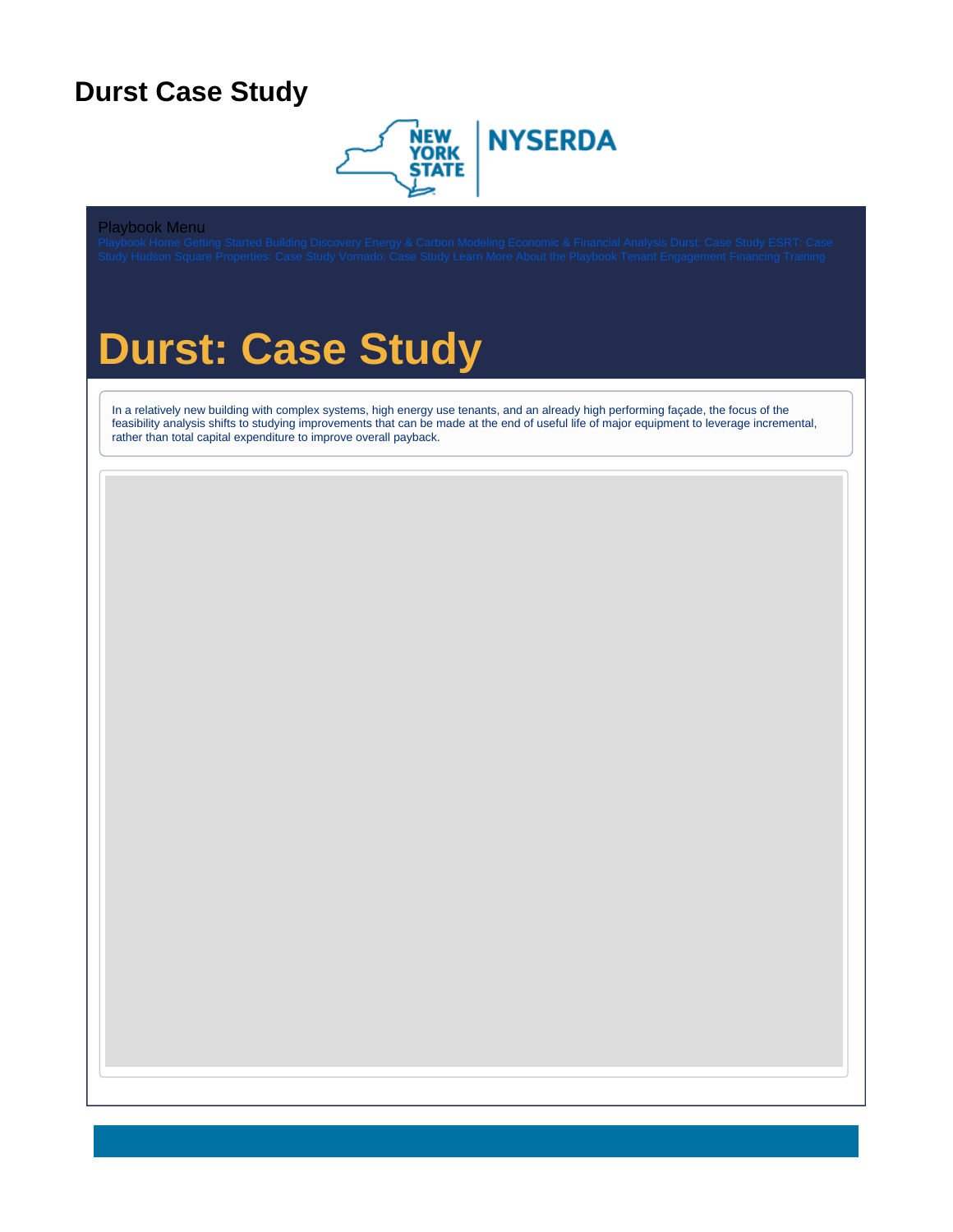## **Reflections**

- **One Bryant Park is a test bed for the unique study of deep retrofit options in a building facing a unique set of challenges:**
	- **Relatively new construction (2008)** : The young age of the building makes major capex investments difficult to rationalize, as equipment has not yet reached the end of useful life.
	- **Large cogeneration facility (4.5 MW)**: Constructed as an environmental boon, a future greener electric mix in zone J and a local penalty structure which dis-incentivizes on-site fossil fuel combustion may in the future cause the current operating strategy to be difficult to rationalize. The above conditions may necessitate re-envisioning the use case for the cogeneration plant, such as a resiliency and demand response feature, in lieu of a 24/7/365 operation.
	- **24/7 Operations:** A building leasing to a tenant with international operations, or otherwise operating outside of regular business hours is more efficient than spreading operating hours over multiple properties, however is seen as inefficient operation when compared only on a per square foot basis.
	- **High-intensity tenant energy use** (one large tenant occupying 75% of interior, with data center and dense trading floors): optimizing tenant energy use is a necessity to significantly reducing the building's carbon footprint.
	- **Expected end of useful life** for major building systems not until 2030 or later
- Due to these constraints, the primary near-term opportunities were found to be technology and control improvements, and operations enhancements.
- **Embodied carbon**: Waiting until the end of useful life of equipment is prioritized in order to take advantage of incremental, rather than total, capital expenditure to improve overall payback of measures, and minimize the amount of embodied carbon generated at the facility.

# **Contributing Organizations**



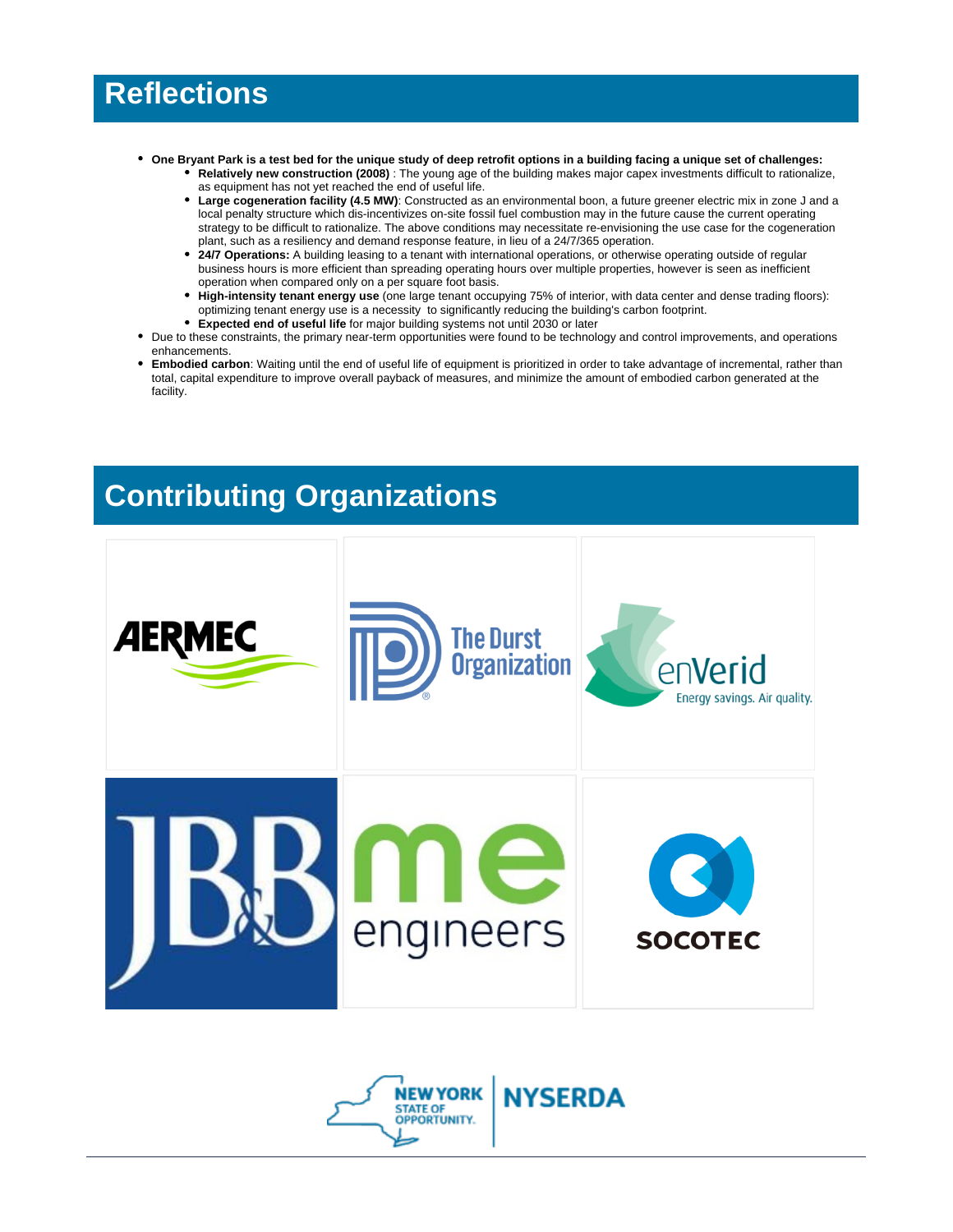### Playbook Menu

# **Durst: Case Study**

In a relatively new building with complex systems, high energy use tenants, and an already high performing façade, the focus of the feasibility analysis shifts to studying improvements that can be made at the end of useful life of major equipment to leverage incremental, rather than total capital expenditure to improve overall payback.

## **Reflections**

**One Bryant Park is a test bed for the unique study of deep retrofit options in a building facing a unique set of challenges: Relatively new construction (2008)** : The young age of the building makes major capex investments difficult to rationalize, as equipment has not yet reached the end of useful life.